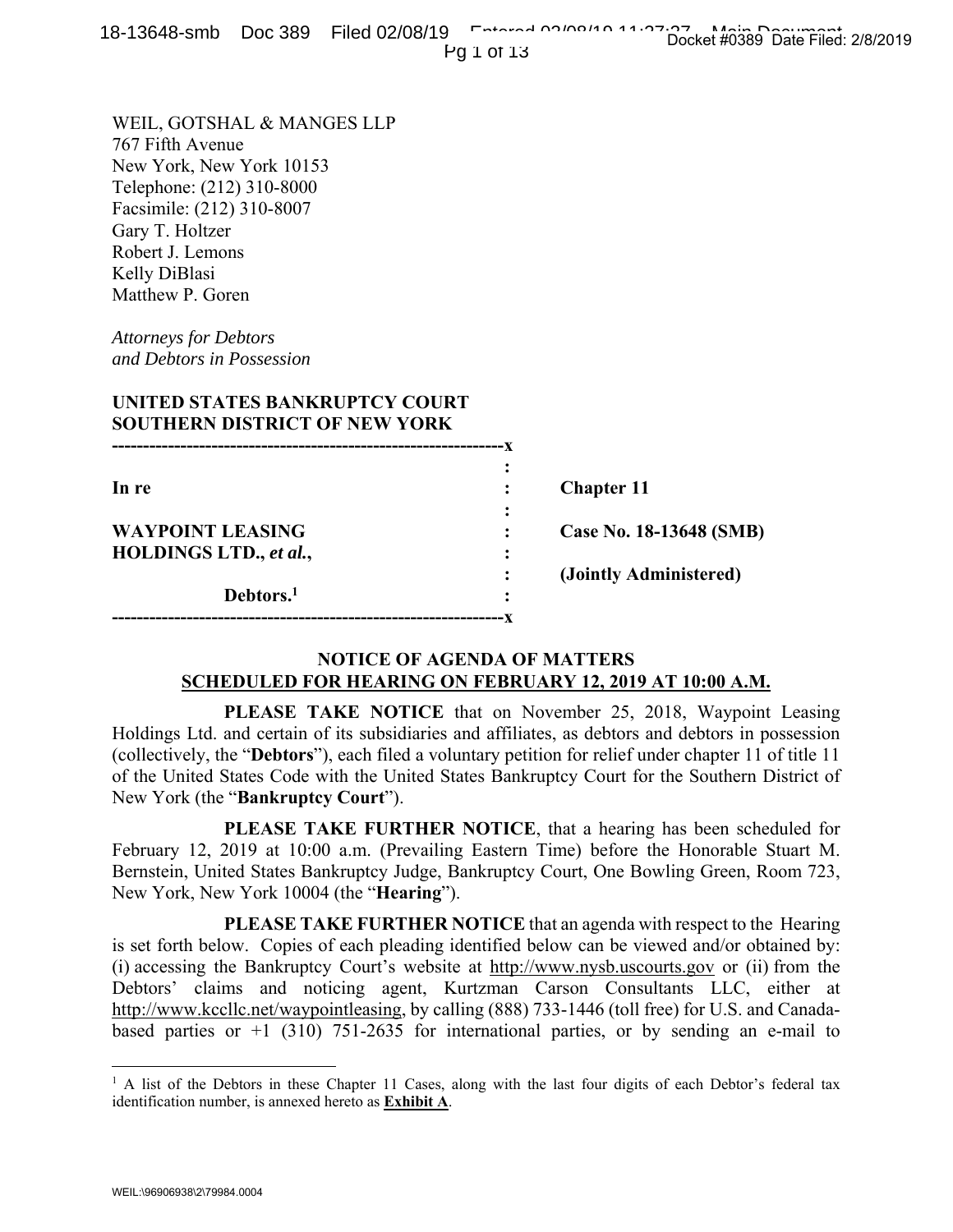WaypointInfo@kccllc.com. Note that a PACER password is needed to access documents on the Bankruptcy Court's website.

### **I. STATUS CONFERENCE:**

1. Initial Case Conference [**ECF No. 23**] (continued)

Status: This matter is going forward solely as a status conference.

# **II. CONTESTED MATTERS:**

2. Emergency Motion of Debtors Pursuant to 11 U.S.C. § 105(a) for Entry of an Order Approving Proposed Updated DIP Budget and Resolving Allocation Methodology for Winddown Account **[ECF No. 357]**

Response Deadline: February 11, 2019 at 12:00 p.m.

# Responses Filed:

- A. Statement of Bank of Utah, as WAC 6 Administrative Agent, in Support of Macquarie Sale **[ECF No. 330]**
- B. Reservation of Rights of Wells Fargo Bank, N.A. **[ECF No. 341]**
- C. Limited Objection of Lombard North Central plc **[ECF No. 343]**
- D. Limited Objection of Mitsui Banking Corporation **[ECF No. 345]**
- E. Statement of Glas Trust Company LLC **[ECF No. 346]**
- F. Statement of 1st Source Bank, as WAC 6 Lender **[ECF No. 348]**
- G. Joinder of Macquarie PF Inc., as WAC 1 Administrative Agent, to (I) Statement of Bank of Utah and (II) Statement of Glas Trust Company, LLC **[ECF No. 349]**

# Related Documents:

- H. Declaration of Kelly DiBlasi in Support of Order to Show Cause **[ECF No. 358]**
- I. Declaration of Robert A. Del Genio in Support of Emergency Motion of Debtors **[ECF No. 366]**
- J. Order to Show Cause Scheduling Hearing on Shortened Notice for Emergency Motion of Debtors **[ECF No. 368]**

Status: This matter is going forward.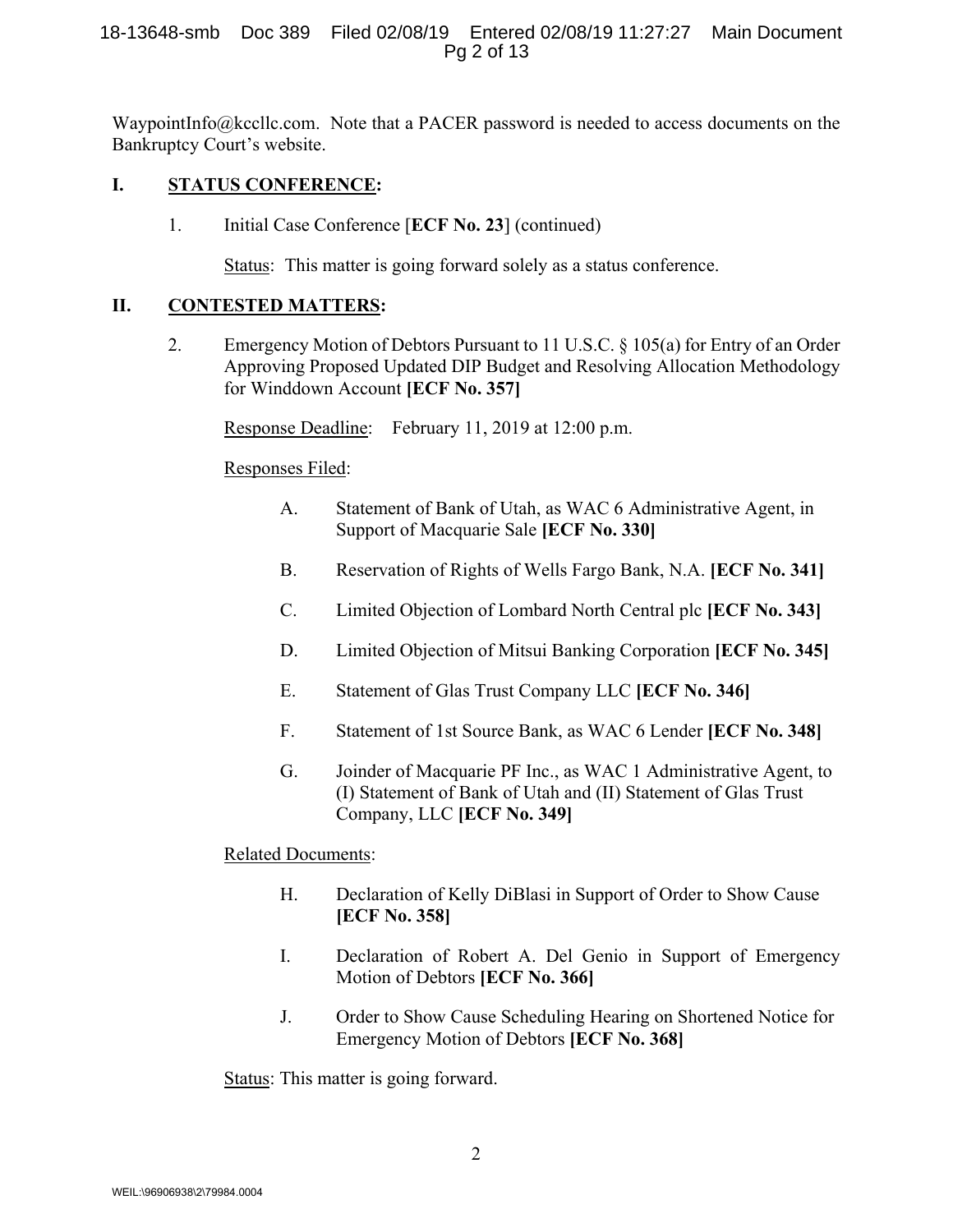#### 18-13648-smb Doc 389 Filed 02/08/19 Entered 02/08/19 11:27:27 Main Document Pg 3 of 13

3. Notice of Filing of Proposed Macquarie Sale Order **[ECF No. 326]**

Response Deadline: February 5, 2019 at 4:00 p.m.

 February 8, 2019 at 5:00 p.m. for Pratt & Whitney Canada Corp. with respect to Debtors' Notice of Assumption, Assignment and Cure Amount **[ECF No. 299]**

Responses to Sale:

- A. Statement of Bank of Utah, as WAC 6 Administrative Agent **[ECF No. 330]**
- B. Limited Objection of Edward Washecka **[ECF No. 336]**
- C. SunTrust Bank's Limited Objection and Reservation of Rights**[ECF No. 337]**
- D. Reservation of Rights of Wells Fargo Bank, N.A. **[ECF No. 341]**
- E. Limited Objection and Reservation of Rights of WAC 8 Noteholders [**ECF No. 342]**
- F. Limited Objection of Lombard North Central plc **[ECF No. 343]**
- G. Limited Objection of Mitsui Banking Corporation **[ECF No. 345]**
- H. Statement of Glas Trust Company LLC **[ECF No. 346]**
- I. Reservation of Rights of Milestone Aviation Group **[ECF No. 347]**
- J. Statement of 1st Source Bank, as WAC 6 Lender **[ECF No. 348]**
- K. Joinder of Macquarie PF Inc., as WAC 1 Administrative Agent, to (I) Statement of Bank of Utah and (II) Statement of Glas Trust Company, LLC **[ECF No. 349]**

Responses to Cure Notices:

- L. CHC's Limited Objection to the Debtors' Notice of Assumption and Cure Amount **[ECF No. 279]**
- M.Limited Objection and Reservation of Rights of OHI Finance II S.A., Omni Helicopters International, S.A., and Omni Taxi Aereo, S.A. Regarding Proposed Cure Amount and Related Items **[ECF No. 281]**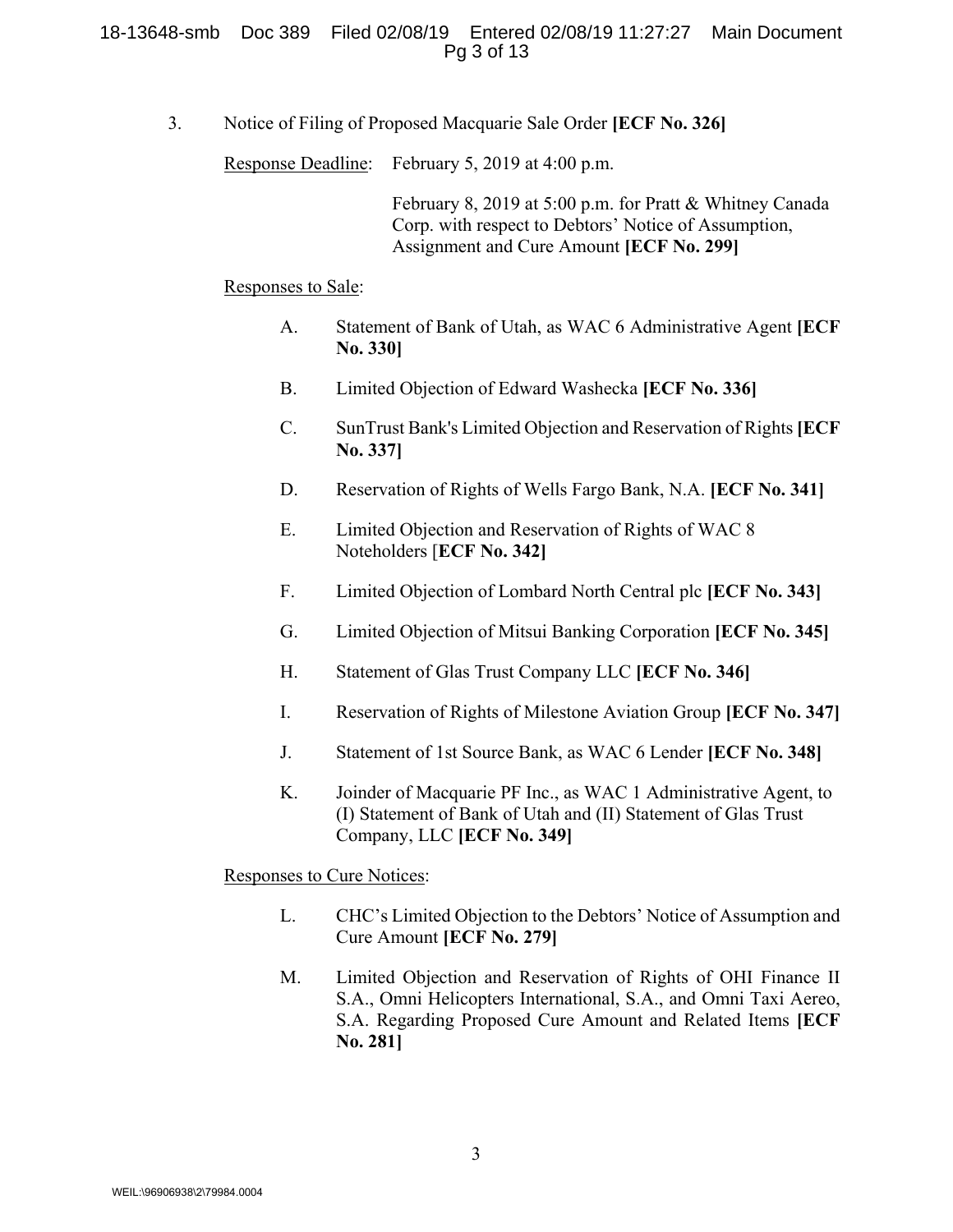### 18-13648-smb Doc 389 Filed 02/08/19 Entered 02/08/19 11:27:27 Main Document Pg 4 of 13

- N. Notice of Election to Treat Revised PSA Executed on January 23, 2018 as Meeting Requirements For The Conversion Condition **[ECF No. 296]**
- O. Objection and Reservation of Rights of OHI Finance II S.A., Omni Helicopters International, S.A., and Omni Taxi Aereo, S.A. to Debtors' Supplemental Notice of Assumption, Assignment and Cure Amount **[ECF No. 318]**
- P. Objection of 19 OKH, LLC to Debtors' Supplemental Notice of Assumption, Assignment and Cure Amount **[ECF No. 332]**
- Q. Limited Objection of AgustaWestland Malaysia Sdn. Bhd. to Debtors' Supplemental Notice of Assumption, Assignment and Cure Amount **[ECF No. 335]**
- R. CHC's Limited Objection to Debtors' Supplemental Notice of Assumption, Assignment and Cure Amount **[ECF No. 351]**
- S. NHV, A/S Limited Objection to Debtors' Supplemental Notice of Assumption, Assignment and Cure Amount **[ECF No. 352]**
- T. Limited Objection of Airbus Helicopters S.A.S. and Airbus Helicopters Deutschland GMBH to Debtors' Supplemental Notice of Assumption, Assignment and Cure Amount **[ECF No. 354]**

### Related Documents:

- U. Motion of Debtors for Entry of Orders Approving: (I) (A) Bidding Procedures, (B) Bid Protections, (C) Form and Manner of Notice of Auction, Sale Transaction, and Sale Hearing, and (D) Procedures for the Assumption and Assignment of Certain Executory Contracts and Unexpired Leases; and (II) (A) Sale of Substantially all of the Debtors' Assets Free and Clear of Liens, Claims, Encumbrances, and Other Interests, (B) Assumption and Assignment of Certain Executory Contracts and Unexpired Leases, and (C) Related Relief **[ECF No. 64]**
- V. Declaration of Matthew R. Niemann In Support of Debtors' Motion to Approve Bidding Procedures In Connection With Sale of Substantially All of the Debtors' Assets Free and Clear of Liens, Claims, Encumbrances and Other Interests, and Related Relief **[ECF No. 67]**
- W. Order Approving (A) Bidding Procedures, (B) Bid Protections, (C) Form and Manner of Notice of Cure Costs, Auction, Sale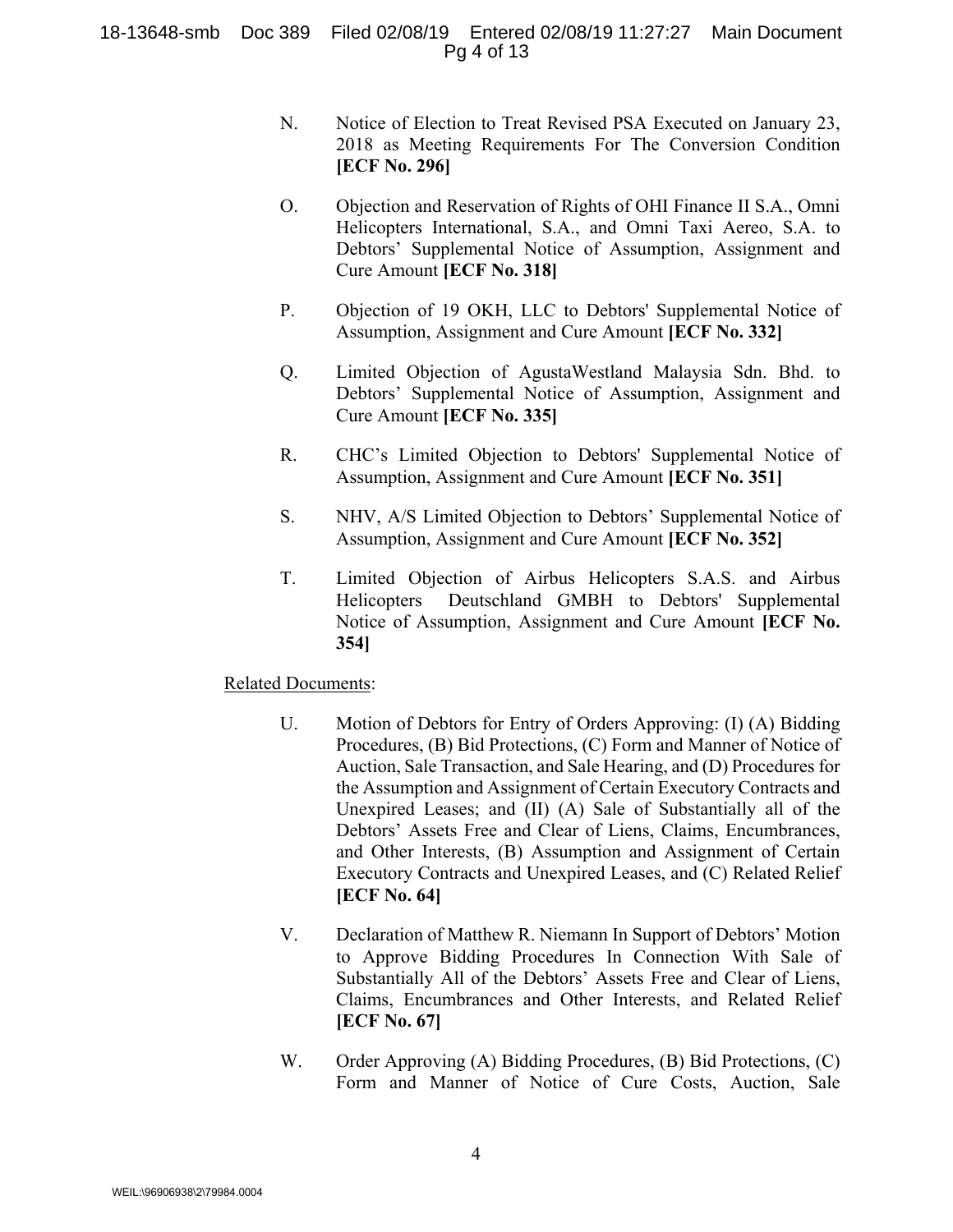#### 18-13648-smb Doc 389 Filed 02/08/19 Entered 02/08/19 11:27:27 Main Document Pg 5 of 13

Transaction, and Sale Hearing, and (D) Date For Auction, If Necessary, And Sale Hearing **[ECF No. 159]**

- X. Notice of Sale of Substantially All Assets **[ECF No. 173]**
- Y. Notice of Assumption, Assignment and Cure Amount with Respect to Executory Contracts and Unexpired Leases of Debtors **[ECF No. 180]**
- Z. Notice of Cancellation of Auction **[ECF No. 216]**
- AA. Notice and Identities of Successful Credit Bidders **[ECF No. 297]**
- BB. Supplemental Notice of Assumption, Assignment and Cure Amount With Respect to Executory Contracts and Unexpired Leases of Debtors **[ECF No. 299]**
- CC. Notice of Filing of Proposed Macquarie Sale Order **[ECF No. 326]**
- DD. Order Granting Extension of Objection Deadline to Debtors' Supplemental Notice of Assumption, Assignment and Cure Amount **[ECF No. 373]**
- EE. Notice of Filing of Unredacted Plan & Sale Support Agreement **[ECF No. 383]**

Status: This matter is going forward on a contested basis.

4. Notice of Filing of Proposed WAC 12 Sale Order **[ECF No. 327]** 

Response Deadline: February 5, 2019 at 4:00 p.m.

Response Filed:

A. Limited Objection of Macquarie Rotorcraft Leasing Holdings Limited Relating to WAC 12 Credit Bid Transactions and Related Form of Purchase Agreement and Sale Order **[ECF No. 340]** 

### Related Documents:

B. Motion of Debtors for Entry of Orders Approving: (I) (A) Bidding Procedures, (B) Bid Protections, (C) Form and Manner of Notice of Auction, Sale Transaction, and Sale Hearing, and (D) Procedures for the Assumption and Assignment of Certain Executory Contracts and Unexpired Leases; and (II) (A) Sale of Substantially all of the Debtors' Assets Free and Clear of Liens, Claims, Encumbrances, and Other Interests, (B) Assumption and Assignment of Certain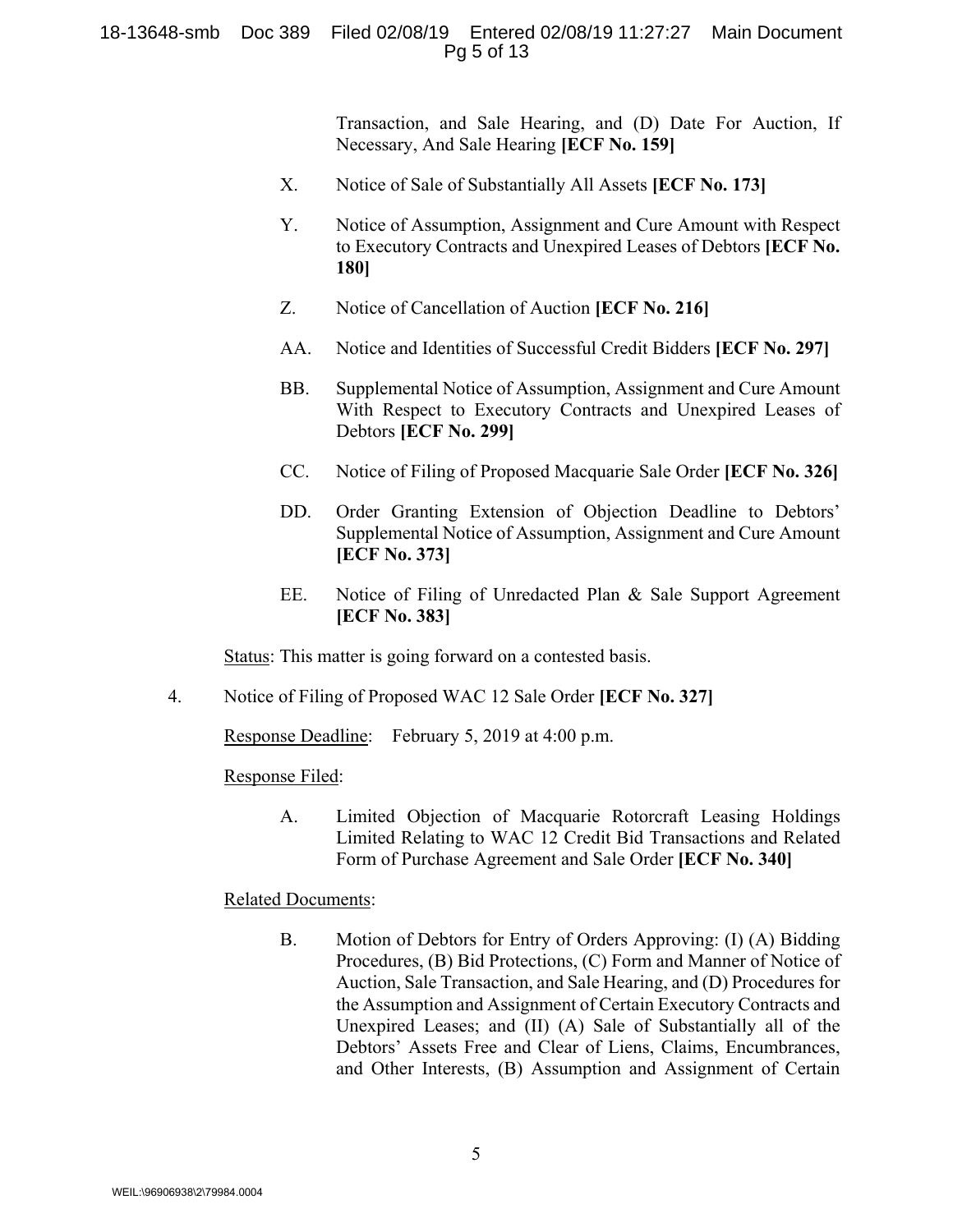### 18-13648-smb Doc 389 Filed 02/08/19 Entered 02/08/19 11:27:27 Main Document Pg 6 of 13

Executory Contracts and Unexpired Leases, and (C) Related Relief **[ECF No. 64]**

- C. Declaration of Matthew R. Niemann In Support of Debtors' Motion to Approve Bidding Procedures In Connection With Sale of Substantially All of the Debtors' Assets Free and Clear of Liens, Claims, Encumbrances and Other Interests, and Related Relief **[ECF No. 67]**
- D. Order Approving (A) Bidding Procedures, (B) Bid Protections, (C) Form and Manner of Notice of Cure Costs, Auction, Sale Transaction, and Sale Hearing, and (D) Date For Auction, If Necessary, And Sale Hearing **[ECF No. 159]**
- E. Notice and Identities of Successful Credit Bidders **[ECF No. 297]**
- F. Notice of Filing of WAC 12 Equity Purchase Agreement **[ECF No. 320]**

Status: This matter is going forward on a contested basis.

5. Notice of Filing of Proposed WAC 9 Sale Order **[ECF No. 328]**

Response Deadline: February 5, 2019 at 4:00 p.m.

Response Filed:

A. Limited Objection of Macquarie Rotorcraft Leasing Holdings Limited Relating to WAC 9 Credit Bid Transactions and Related Form of Purchase Agreement and Sale Order **[ECF No. 339]** 

# Related Documents:

- B. Motion of Debtors for Entry of Orders Approving: (I) (A) Bidding Procedures, (B) Bid Protections, (C) Form and Manner of Notice of Auction, Sale Transaction, and Sale Hearing, and (D) Procedures for the Assumption and Assignment of Certain Executory Contracts and Unexpired Leases; and (II) (A) Sale of Substantially all of the Debtors' Assets Free and Clear of Liens, Claims, Encumbrances, and Other Interests, (B) Assumption and Assignment of Certain Executory Contracts and Unexpired Leases, and (C) Related Relief **[ECF No. 64]**
- C. Declaration of Matthew R. Niemann In Support of Debtors' Motion to Approve Bidding Procedures In Connection With Sale of Substantially All of the Debtors' Assets Free and Clear of Liens, Claims, Encumbrances and Other Interests, and Related Relief **[ECF No. 67]**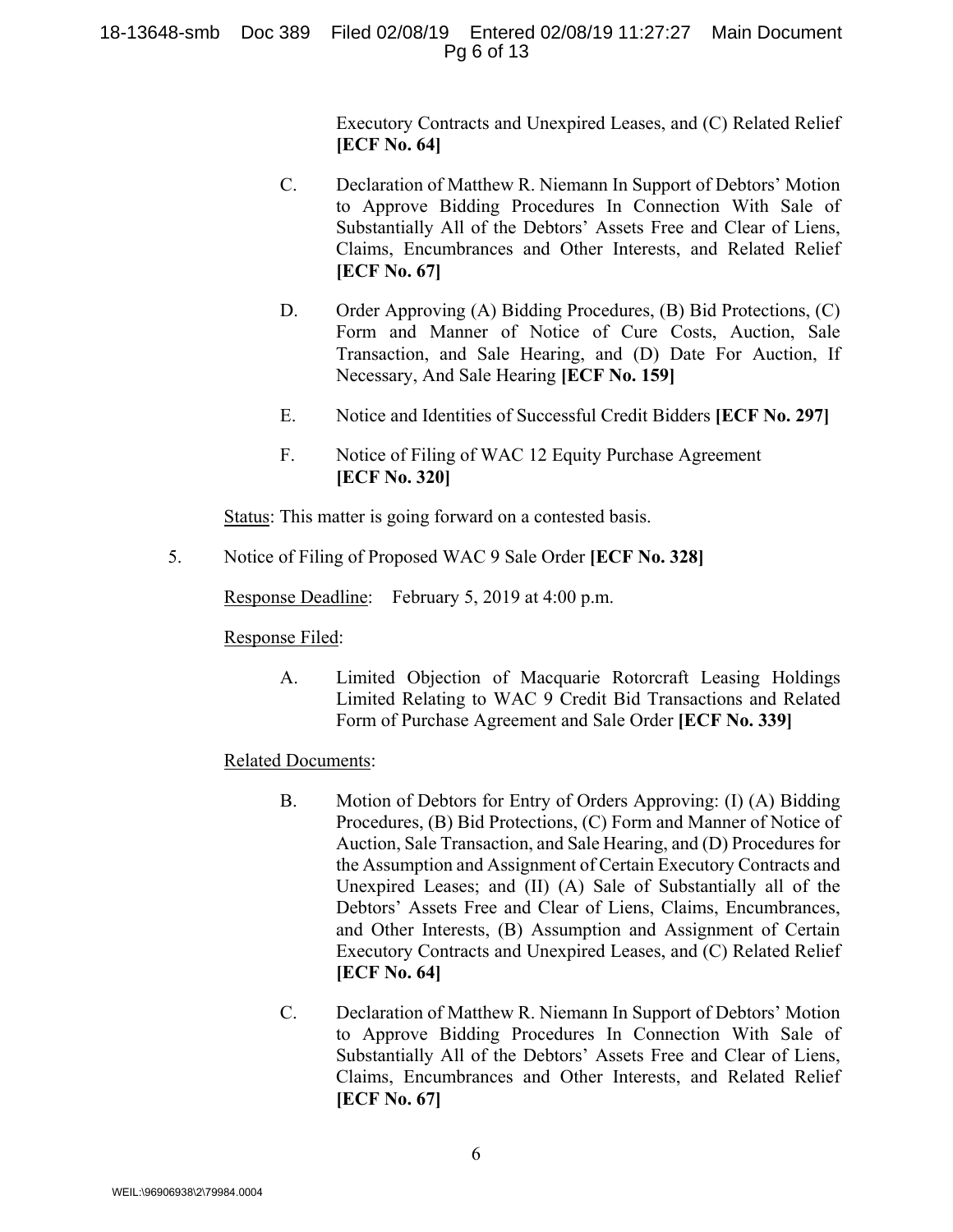### 18-13648-smb Doc 389 Filed 02/08/19 Entered 02/08/19 11:27:27 Main Document Pg 7 of 13

- D. Order Approving (A) Bidding Procedures, (B) Bid Protections, (C) Form and Manner of Notice of Cure Costs, Auction, Sale Transaction, and Sale Hearing, and (D) Date For Auction, If Necessary, And Sale Hearing **[ECF No. 159]**
- E. Notice and Identities of Successful Credit Bidders **[ECF No. 297]**
- F. Notice of Filing of WAC 9 Equity Purchase Agreement **[ECF No. 301]**

Status: This matter is going forward on a contested basis.

### **III. MATTER FOR WHICH OBJECTION DEADLINE HAS NOT YET PASSED:**

6. Motion of Lombard North Central plc, Asset Financing and Leasing, to Dismiss the WAC 9 Chapter 11 Cases Upon Consummation of the WAC 9 Credit Bid and Granting Related Relief **[ECF No. 333]**

Response Deadline: At or before the Hearing.

Response Filed: None.

# Related Documents:

- A. Declaration of Andrew G. Dietderich in Support of Order to Show Cause **[ECF No. 334]**
- B. Order to Show Cause Scheduling Hearing on Shortened Notice For Motion of Lombard North Central plc, Asset Financing and Leasing, to Dismiss The WAC 9 Chapter 11 Cases Upon Consummation of the WAC 9 Credit Bid and Granting Related Relief **[ECF No. 370]**

Status: This matter is going forward.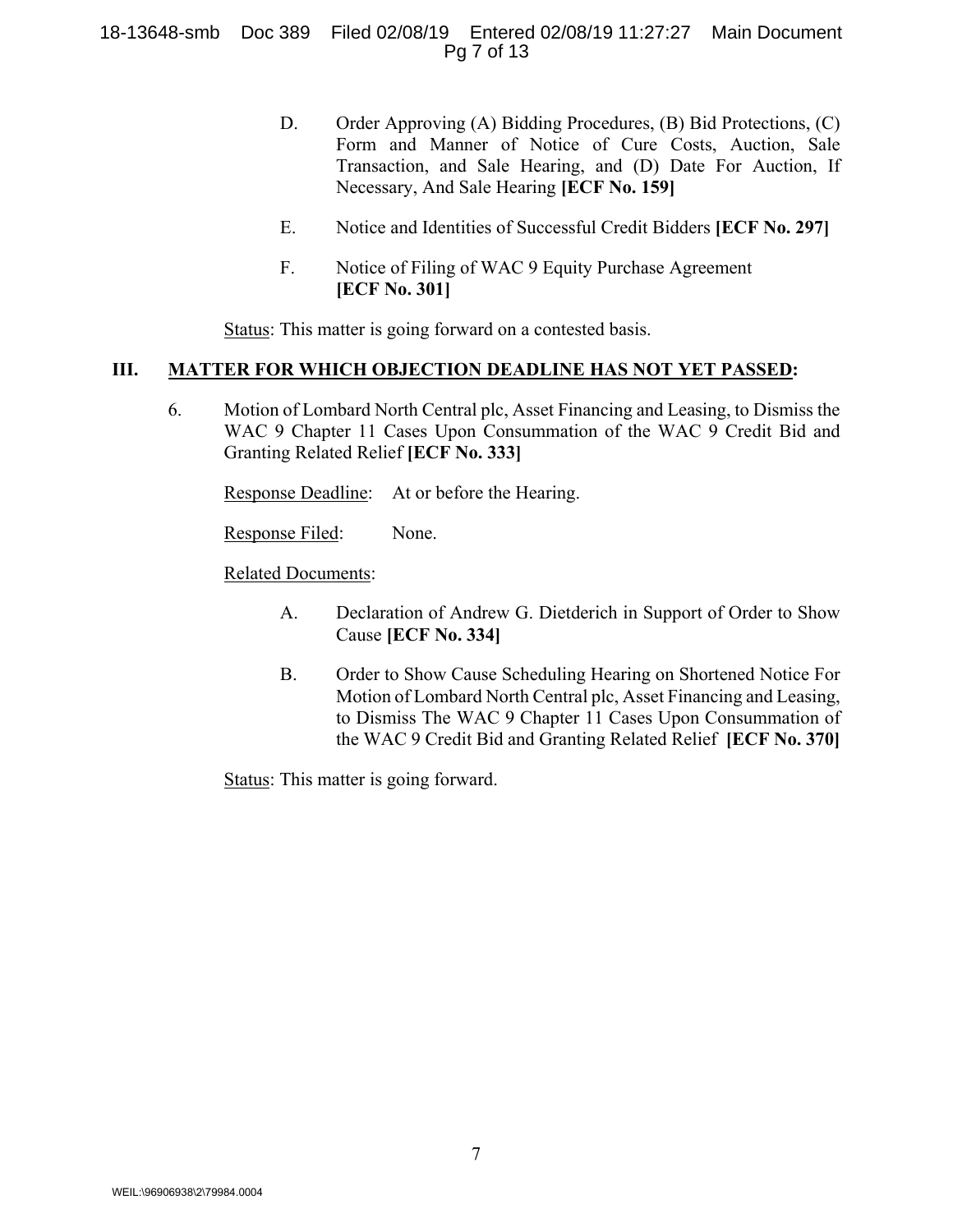## 18-13648-smb Doc 389 Filed 02/08/19 Entered 02/08/19 11:27:27 Main Document Pg 8 of 13

Dated: February 8, 2019 New York, New York

> /s/ Kelly DiBlasi WEIL, GOTSHAL & MANGES LLP 767 Fifth Avenue New York, New York 10153 Telephone: (212) 310-8000 Facsimile: (212) 310-8007 Gary T. Holtzer Robert J. Lemons Kelly DiBlasi Matthew P. Goren

*Attorneys for Debtors and Debtors in Possession*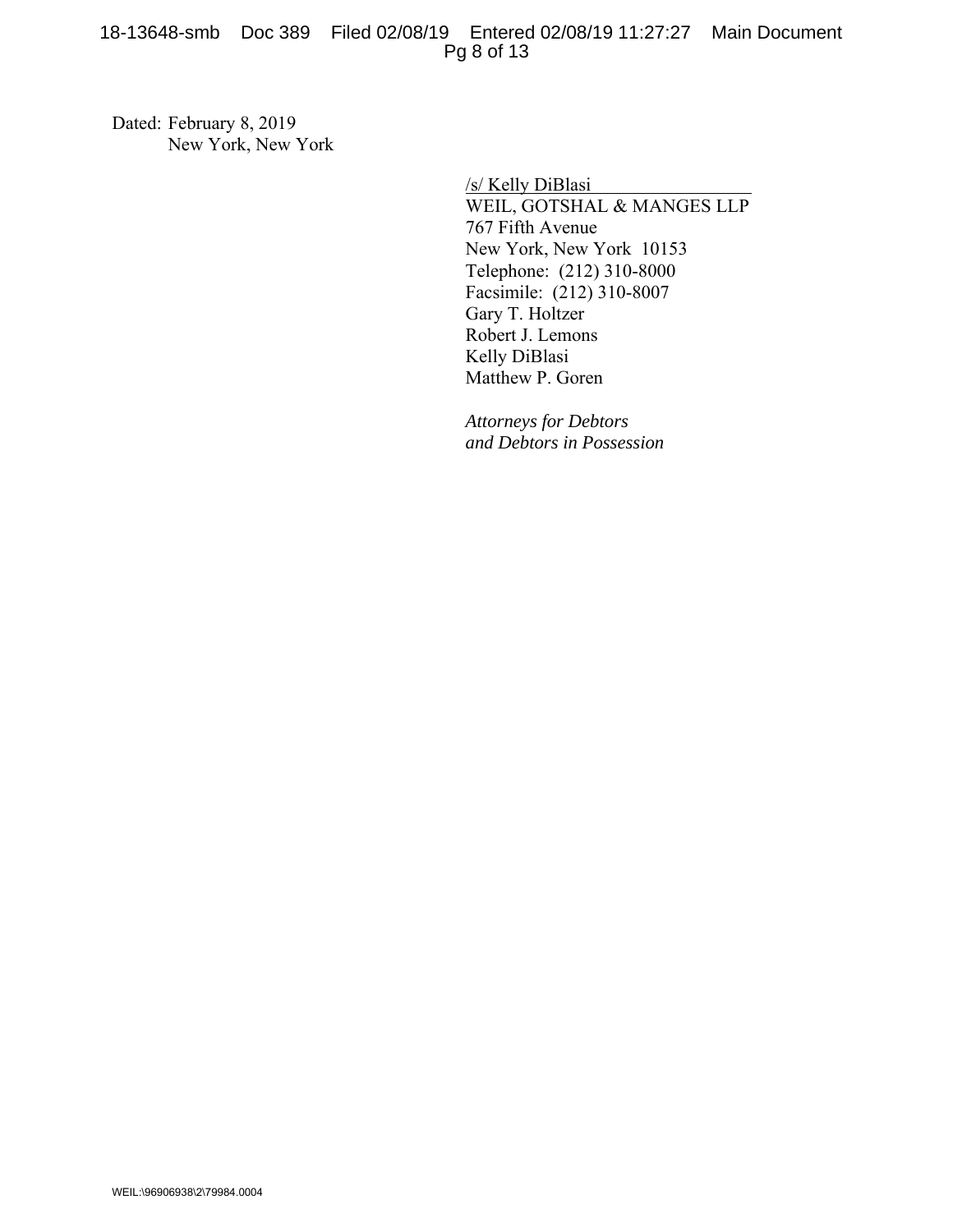18-13648-smb Doc 389 Filed 02/08/19 Entered 02/08/19 11:27:27 Main Document Pg 9 of 13

# **Exhibit A**

**Debtors**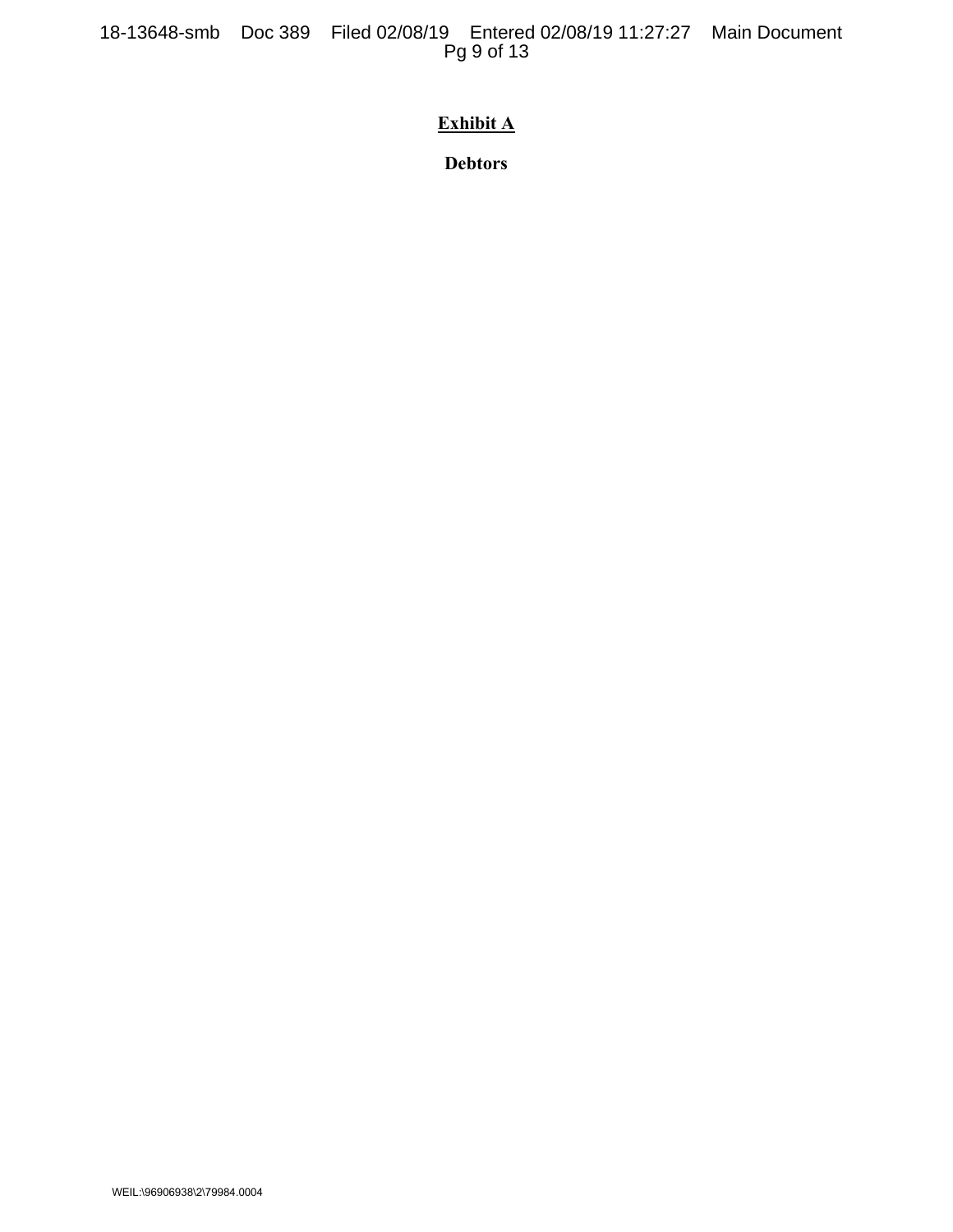# 18-13648-smb Doc 389 Filed 02/08/19 Entered 02/08/19 11:27:27 Main Document Pg 10 of 13

| <b>Debtor</b>                                | Last 4<br>Digits of<br>Tax ID<br><b>Number</b> | <b>Debtor</b>                  | Last 4<br>Digits of<br><b>Tax ID</b><br><b>Number</b> |
|----------------------------------------------|------------------------------------------------|--------------------------------|-------------------------------------------------------|
| Waypoint Leasing Holdings Ltd.               | 2899                                           | AE Helicopter (5) Limited      | N/A                                                   |
| Waypoint Leasing (Luxembourg)<br>S.à r.l.    | 7041                                           | AE Helicopter (6) Limited      | N/A                                                   |
| Waypoint Leasing (Ireland)<br>Limited        | 6600                                           | <b>MSN 31141 Trust</b>         | N/A                                                   |
| Waypoint Asset Co 10 Limited                 | 2503                                           | <b>MSN 31492 Trust</b>         | N/A                                                   |
| MSN 2826 Trust                               | N/A                                            | <b>MSN 36458 Trust</b>         | N/A                                                   |
| MSN 2879 Trust                               | N/A                                            | <b>MSN 760543 Trust</b>        | N/A                                                   |
| Waypoint Asset Co 11 Limited                 | 3073                                           | <b>MSN 760551 Trust</b>        | N/A                                                   |
| MSN 2905 Trust                               | N/A                                            | <b>MSN 760581 Trust</b>        | N/A                                                   |
| Waypoint Asset Co 12 Limited                 | 0541                                           | <b>MSN 760628 Trust</b>        | N/A                                                   |
| <b>MSN 20042 Trust</b>                       | N/A                                            | <b>MSN 760631 Trust</b>        | N/A                                                   |
| <b>MSN 41202 Trust</b>                       | N/A                                            | <b>MSN 760682 Trust</b>        | N/A                                                   |
| <b>MSN 920280 Trust</b>                      | N/A                                            | <b>MSN 920022 Trust</b>        | N/A                                                   |
| Waypoint Asset Co 1E Limited                 | 6089                                           | <b>MSN 920062 Trust</b>        | N/A                                                   |
| Waypoint Asset Euro 1F Limited               | 7099                                           | <b>MSN 920125 Trust</b>        | N/A                                                   |
| MSN 20093 Trust                              | N/A                                            | <b>MSN 9229 AS</b>             | N/A                                                   |
| Waypoint Asset Malta 1A Limited              | 2966                                           | Waypoint Asset Co 3A Limited   | 6687                                                  |
| Waypoint Leasing Singapore 1<br>Pte. Limited | 2403                                           | MSN 41371 Trust                | N/A                                                   |
| Waypoint Leasing UK 1A Limited               | 2226                                           | Waypoint Asset Euro 1A Limited | 9804                                                  |
| Waypoint Asset Co 14 Limited                 | 1585                                           | MSN 4466 Trust                 | N/A                                                   |
| Waypoint Asset Co 15 Limited                 | 1776                                           | MSN 4469 Trust                 | N/A                                                   |
| Waypoint Asset Co 3 Limited                  | 3471                                           | MSN 6655 Trust                 | N/A                                                   |
| MSN 6658 Trust                               | N/A                                            | Waypoint Asset Funding 6 LLC   | 4964                                                  |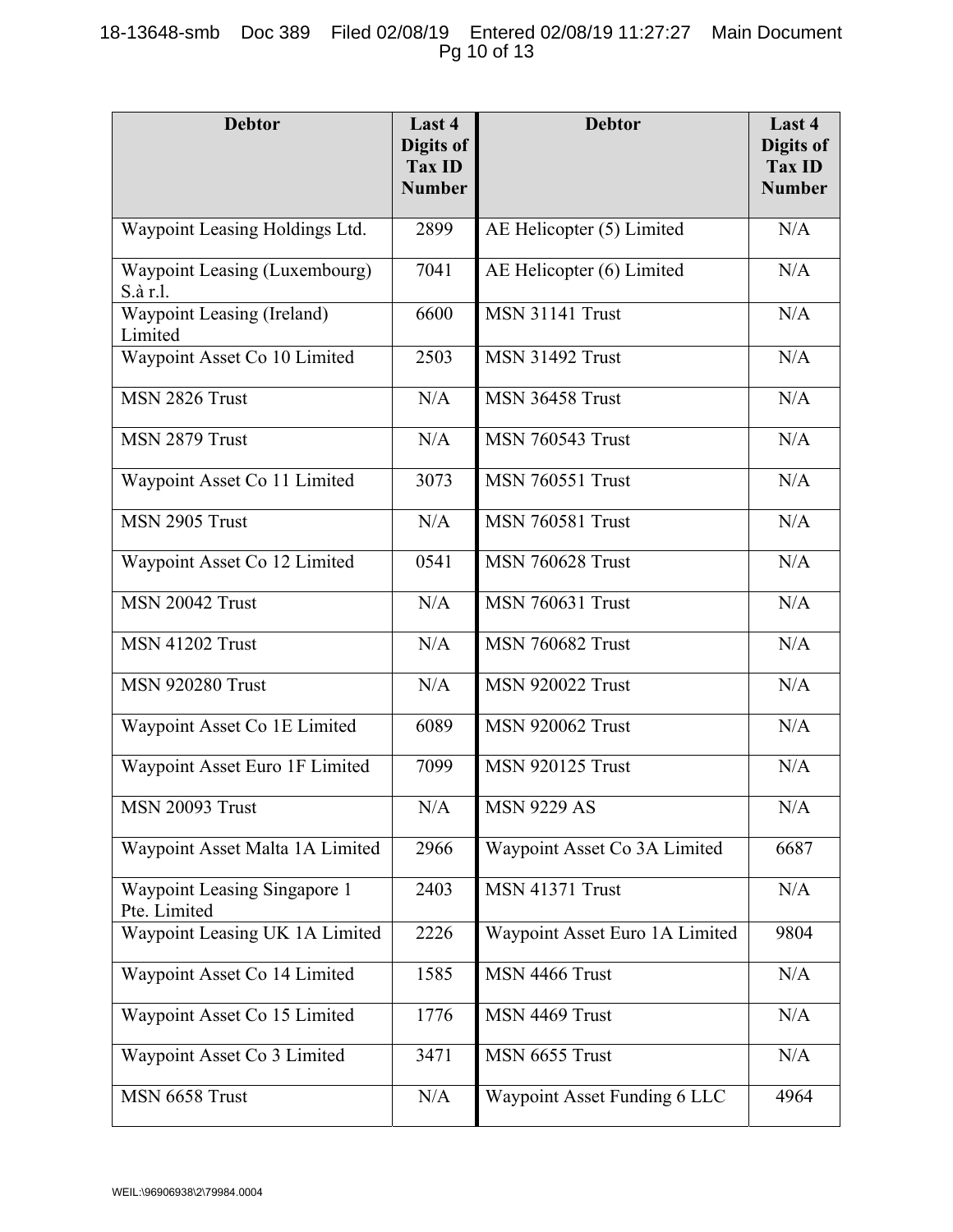# 18-13648-smb Doc 389 Filed 02/08/19 Entered 02/08/19 11:27:27 Main Document Pg 11 of 13

| <b>Debtor</b>                         | Last 4<br><b>Digits of</b><br>Tax ID | <b>Debtor</b>                        | Last 4<br>Digits of<br>Tax ID |
|---------------------------------------|--------------------------------------|--------------------------------------|-------------------------------|
|                                       | <b>Number</b>                        |                                      | <b>Number</b>                 |
| Waypoint 760626 Business Trust        | N/A                                  | Waypoint Asset Co 7 Limited          | 9689                          |
| MSN 7152 Trust                        | N/A                                  | Waypoint Asset Euro 7A Limited       | 2406                          |
| MSN 7172 Trust                        | N/A                                  | Waypoint Asset Co 8 Limited          | 2532                          |
| Waypoint Asset Funding 3 LLC          | 4960                                 | <b>MSN 31041 Trust</b>               | N/A                           |
| Waypoint Asset Malta Ltd              | 5348                                 | <b>MSN 31203 Trust</b>               | N/A                           |
| Waypoint Leasing Labuan 3A<br>Limited | 8120                                 | <b>MSN 31578 Trust</b>               | N/A                           |
| Waypoint Leasing UK 3A Limited        | 0702                                 | <b>MSN 760617 Trust</b>              | N/A                           |
| Waypoint Asset Co 4 Limited           | 0301                                 | <b>MSN 760624 Trust</b>              | N/A                           |
| Waypoint Asset Co 5 Limited           | 7128                                 | <b>MSN 760626 Trust</b>              | N/A                           |
| MSN 1251 Trust                        | N/A                                  | <b>MSN 760765 Trust</b>              | N/A                           |
| <b>MSN 14786 Trust</b>                | N/A                                  | <b>MSN 920063 Trust</b>              | N/A                           |
| MSN 2047 Trust                        | N/A                                  | <b>MSN 920112 Trust</b>              | N/A                           |
| MSN 2057 Trust                        | N/A                                  | Waypoint 206 Trust                   | N/A                           |
| Waypoint Asset Co 5B Limited          | 2242                                 | Waypoint 407 Trust                   | N/A                           |
| Waypoint Leasing UK 5A Limited        | 1970                                 | Waypoint Asset Euro 1B Limited       | 3512                          |
| Waypoint Asset Co 6 Limited           | 8790                                 | Waypoint Asset Euro 1C Limited       | 1060                          |
| <b>MSN 31042 Trust</b>                | N/A                                  | <b>MSN 20012 Trust</b>               | N/A                           |
| <b>MSN 31295 Trust</b>                | N/A                                  | <b>MSN 20022 Trust</b>               | N/A                           |
| <b>MSN 31308 Trust</b>                | N/A                                  | <b>MSN 20025 Trust</b>               | N/A                           |
| <b>MSN 920119 Trust</b>               | N/A                                  | <b>MSN 920113 Trust</b>              | N/A                           |
| Waypoint Asset Funding 8 LLC          | 4776                                 | Waypoint Asset Co Germany<br>Limited | 5557                          |
| Waypoint Leasing UK 8A Limited        | 2906                                 | MSN 31046 Trust                      | N/A                           |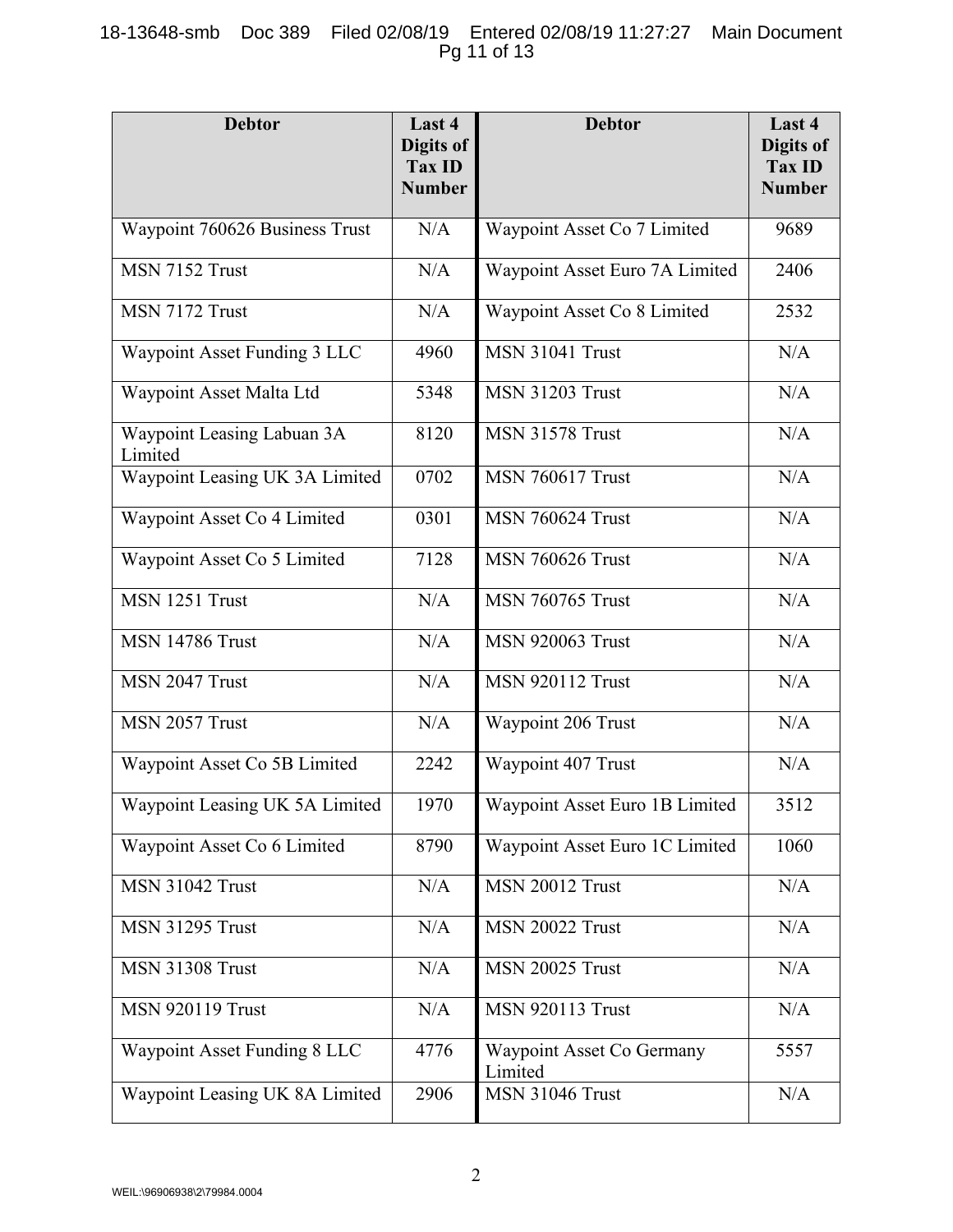# 18-13648-smb Doc 389 Filed 02/08/19 Entered 02/08/19 11:27:27 Main Document Pg 12 of 13

| <b>Debtor</b>                                               | Last 4<br>Digits of<br>Tax ID<br><b>Number</b> | <b>Debtor</b>                         | Last 4<br>Digits of<br>Tax ID<br><b>Number</b> |
|-------------------------------------------------------------|------------------------------------------------|---------------------------------------|------------------------------------------------|
| Waypoint Leasing US 8A LLC                                  | 8080                                           | <b>MSN 41511 Trust</b>                | N/A                                            |
| Waypoint Asset Co 9 Limited                                 | 6340                                           | <b>MSN 760608 Trust</b>               | N/A                                            |
| <b>MSN 20052 Trust</b>                                      | N/A                                            | <b>MSN 89007 Trust</b>                | N/A                                            |
| <b>MSN 31312 Trust</b>                                      | N/A                                            | <b>MSN 920141 Trust</b>               | N/A                                            |
| <b>MSN 41329 Trust</b>                                      | N/A                                            | <b>MSN 920152 Trust</b>               | N/A                                            |
| <b>MSN 760538 Trust</b>                                     | N/A                                            | <b>MSN 920153 Trust</b>               | N/A                                            |
| <b>MSN 760539 Trust</b>                                     | N/A                                            | <b>MSN 920273 Trust</b>               | N/A                                            |
| <b>MSN 760541 Trust</b>                                     | N/A                                            | <b>MSN 920281 Trust</b>               | N/A                                            |
| <b>MSN 760542 Trust</b>                                     | N/A                                            | MSN 9205 Trust                        | $\rm N/A$                                      |
| Waypoint Asset Co 1B Limited                                | 5795                                           | MSN 9229 Trust                        | N/A                                            |
| <b>MSN 41272 Trust</b>                                      | N/A                                            | Waypoint Asset Co 1A Limited          | 1208                                           |
| Waypoint Asset Co 5A Limited                                | 4148                                           | Waypoint Leasing Labuan 1A<br>Limited | 2299                                           |
| <b>MSN 69052 Trust</b>                                      | N/A                                            | Waypoint Asset Co 1C Limited          | 0827                                           |
| Waypoint Asset Euro 9A Limited                              | 2276                                           | Waypoint Asset Co 1D Limited          | 7018                                           |
| Waypoint Asset Euro 1E Limited                              | 6050                                           | Waypoint Asset Co 1F Limited          | 6345                                           |
| Waypoint Leasing UK 9A Limited                              | 5686                                           | Waypoint Asset Co 1G Limited          | 6494                                           |
| Waypoint Asset Sterling 9A<br>Limited                       | 1161                                           | Waypoint Asset Co 1H Limited          | 7349                                           |
| <b>Waypoint Asset Company</b><br>Number 1 (Ireland) Limited | 6861                                           | Waypoint Asset Co 1J Limited          | 7729                                           |
| Waypoint Asset Euro 1D Limited                              | 1360                                           | <b>MSN 20159 Trust</b>                | N/A                                            |
| Waypoint Asset Co 1L Limited                                | 2360                                           | <b>MSN 31431 Trust</b>                | N/A                                            |
| Waypoint Asset Co 1M Limited                                | 5855                                           | <b>MSN 760734 Trust</b>               | N/A                                            |
| Waypoint Asset Co 1N Limited                                | 3701                                           | <b>MSN 920024 Trust</b>               | N/A                                            |